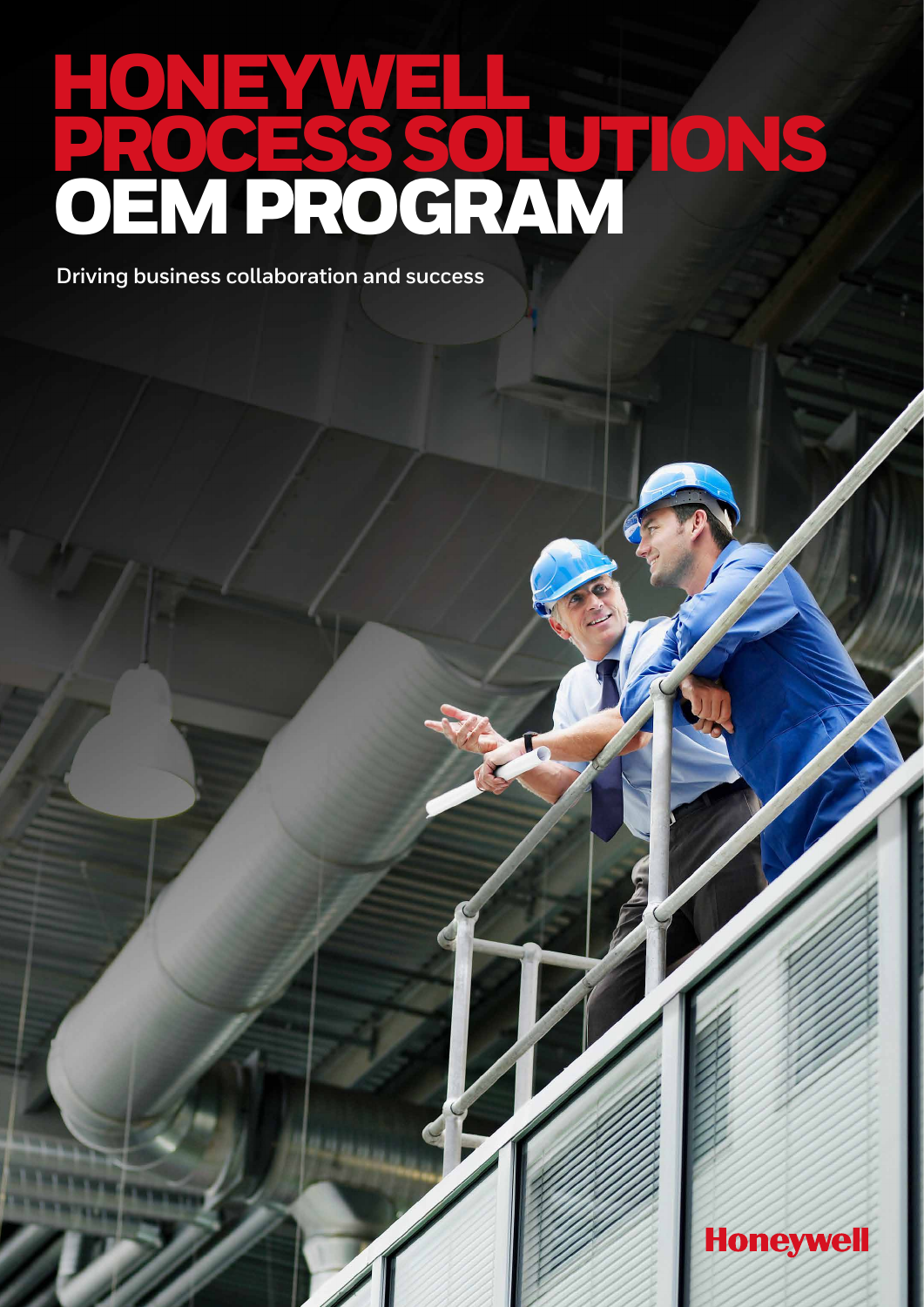### CREATING VALUE TOGETHER

**Honeywell Process Solutions program for Original Equipment Manufacturers (OEMs) helps you improve your business bottom line. Using a structured, long-term engagement model to deliver unique cost and sustainability benefits, the OEM program ensures that you always have access to Honeywell's end-to-end technology portfolio and a broad range of industry applications.**

Accelerate your time-to-market with Honeywell toolkits. Benefit from our strong technical expertise, execution capabilities, and structured business ecosystem. Cut costs, boost your performance and reduce your maintenance overheads.

The program provides you with a single platform from which you can efficiently maintain and support your entire infrastructure and access additional technical skills and capabilities. In addition, as a partner OEM you can leverage Honeywell's full portfolio of process automation solutions, from advanced software solutions to application-specific offerings and secure connected IIOT solutions.



### **KEY ADVANTAGES OF THE HONEYWELL OEM PROGRAM**

| <b>RISK-FREE</b><br><b>CONVERSION</b><br><b>TO HONEYWELL</b><br><b>SOLUTIONS WITH</b><br><b>EXPERT HONEYWELL</b><br><b>CONSULTING,</b><br><b>ENGINEERING</b><br><b>AND PROJECT</b><br><b>MANAGEMENT</b><br><b>SERVICES</b> | <b>SEAMLESS</b><br><b>BUSINESS</b><br><b>COLLABORATION</b><br><b>THROUGH A</b><br><b>STRUCTURED,</b><br><b>STREAMLINED</b><br><b>ENGAGEMENT</b><br><b>MODEL</b> | <b>IMPROVED</b><br><b>OPERATIONAL</b><br><b>EFFICIENCY</b><br><b>THROUGH</b><br><b>STANDARD</b><br><b>PROGRAM</b><br><b>TOOLKITS</b>                               | <b>INCREASED WIN</b><br><b>RATE THROUGH</b><br><b>DIFFERENTIATED</b><br><b>OFFERINGS, THE</b><br><b>POWER OF THE</b><br><b>HONEYWELL</b><br><b>BRAND AND</b><br><b>HONEYWELL SALES</b><br><b>AND MARKETING</b><br><b>RESOURCES</b>                |
|----------------------------------------------------------------------------------------------------------------------------------------------------------------------------------------------------------------------------|-----------------------------------------------------------------------------------------------------------------------------------------------------------------|--------------------------------------------------------------------------------------------------------------------------------------------------------------------|---------------------------------------------------------------------------------------------------------------------------------------------------------------------------------------------------------------------------------------------------|
| <b>ACCESS TO</b><br><b>STATE-OF-THE-</b><br><b>ART HONEYWELL</b><br><b>TECHNOLOGIES,</b><br><b>PRODUCTS AND</b><br><b>SERVICES</b>                                                                                         | <b>IMPROVED</b><br><b>EQUIPMENT</b><br><b>DELIVERY BY TAKING</b><br><b>ADVANTAGE OF</b><br><b>OEM APPLICATION</b><br><b>SPECIFIC</b><br><b>TOOLKITS</b>         | <b>RAPID SOLUTION</b><br>DEVELOPMENT,<br><b>DESIGN AND</b><br><b>TECHNICAL</b><br><b>RESOLUTION</b><br><b>WITH HONEYWELL</b><br><b>TECHNICAL</b><br><b>SUPPORT</b> | <b>PEACE OF MIND</b><br><b>THROUGH AWARD</b><br><b>WINNING CYBER</b><br><b>SECURE SOLUTIONS</b><br><b>AND EXPERTISE</b><br><b>WITH THE BACKING</b><br><b>OF HONEYWELL'S</b><br><b>GLOBAL SERVICE</b><br><b>AND SUPPORT</b><br><b>ORGANIZATION</b> |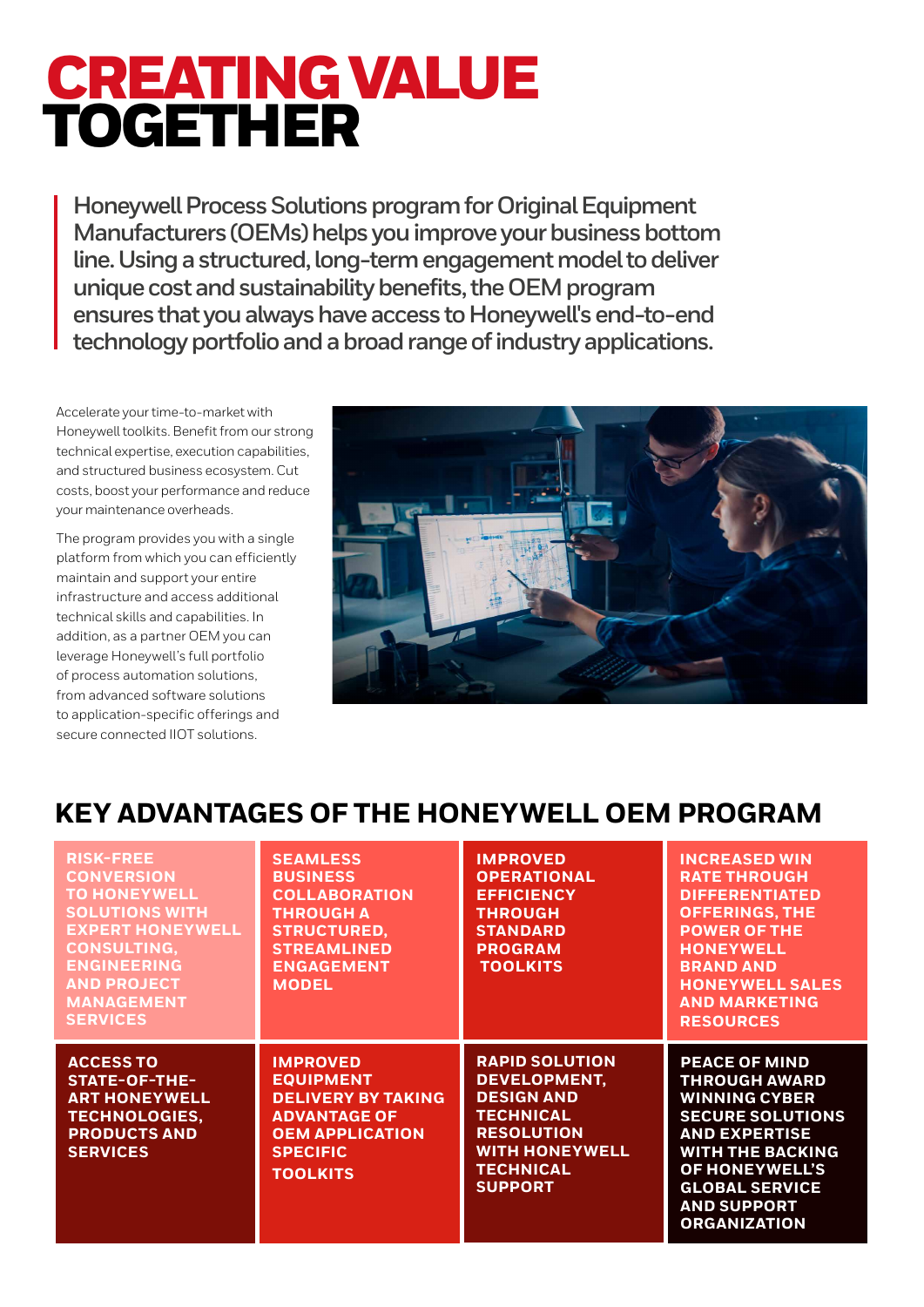## PROGRAM **COMPONENTS**

**Benefit from Honeywell's engineering and project management expertise wherever you do business globally.**

Take advantage of the Honeywell OEM Program as a partner OEM. Meet short and long-term business objectives by supporting your product or service offerings throughout their lifecycles, sharpening technical competencies, enabling growth into new markets, and generating new business opportunities.

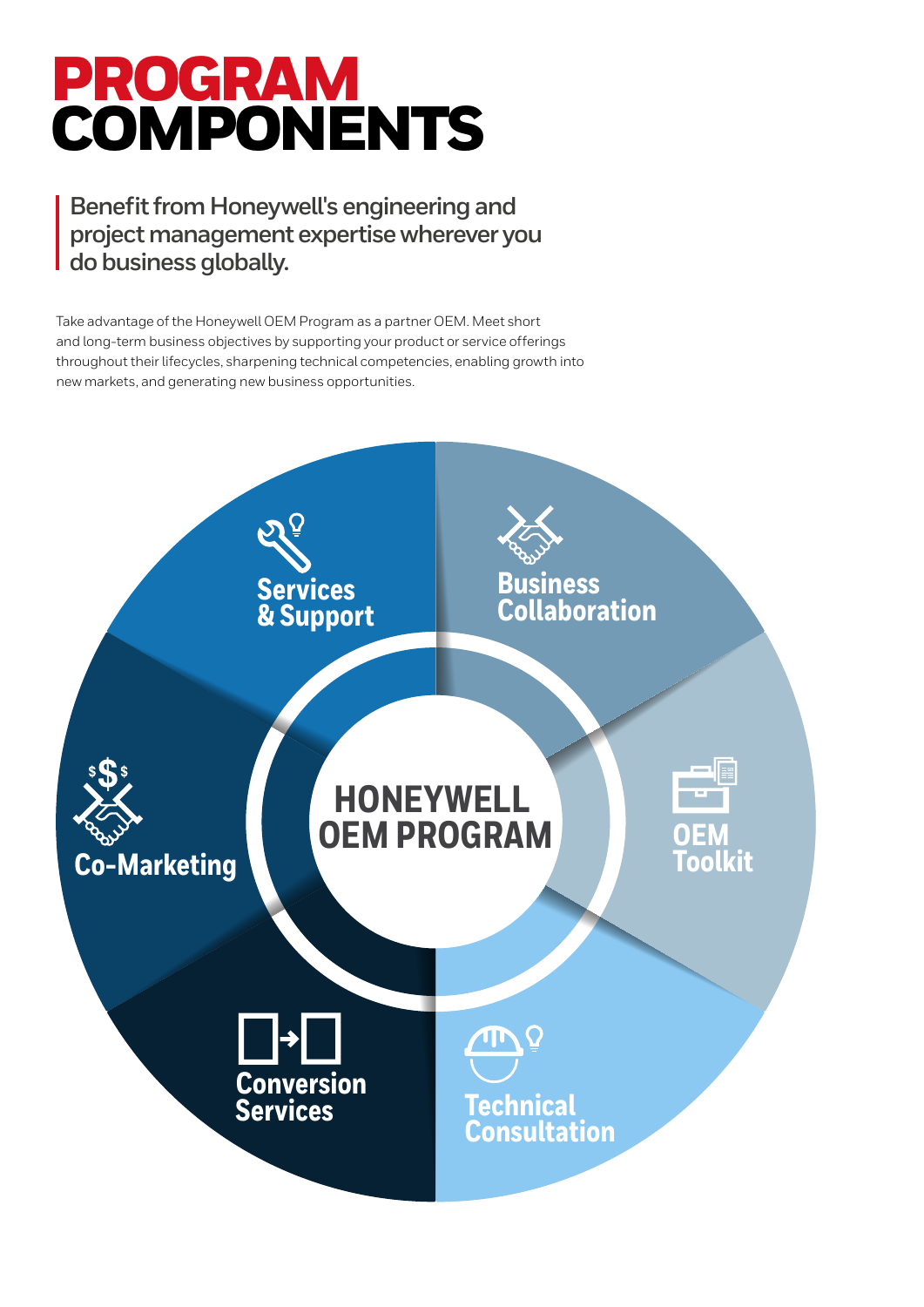### EXCLUSIVE ACCESS TO SIX PROGRAM COMPONENTS



#### **BUSINESS COLLABORATION**

A structured engagement model that aligns business goals annually to create a winning market position. Enable seamless business collaboration to reduce lifecycle cost and complexity through our engagement model and business ecosystem.

#### **Benefits**

Special discounts, incentives, exclusive previews of new products and access to premium Honeywell events.

#### **CONVERSION SERVICES**

Honeywell's engineering and project management team will develop an equivalent or better solution when an OEM switches to Honeywell products or technologies.

#### **Benefits**

Risk-free switch to Honeywell. Peace of mind through extensive functionality and stability tests.



#### **OEM TOOLKITS**

Designed for OEM needs, standardized engineering toolkits include drawings, documents and applications, plus evaluation and demo hardware and software.

#### **Benefits**

Accelerated time-to-market and improved operations efficiency through the use of Honeywell toolkits, evaluation kits, development software and demo kits at special prices.



#### **TECHNICAL CONSULTATION**

Take advantage of Honeywell product and domain expertise for custom designs, proof of concept for new solutions, sales pursuits and product training.

#### **Benefits**

Reduced risk and engineering costs related to custom designs and the adoption of new products. Develop timely, differentiated solutions for sales activities.



#### **CO-MARKETING**

Partner OEMs can use the Honeywell brand in conjunction with promotions, or brand Honeywell products with their own name. Honeywell will co-invest in joint marketing activities and events. Support Honeywell product registration in key accounts.

#### **Benefits**

Partner OEMs can create a differentiated offerings and drive business growth with the support of Honeywell branding, awareness building and demand generation efforts.



#### **SERVICE AND SUPPORT**

Leverage Honeywell's global presence, service contracts and extended warranties, global technical assistance centers and outcome-based services.

#### **Benefits**

Ensure end customer satisfaction and high equipment availability with Honeywell engineering expertise and global service and support infrastructure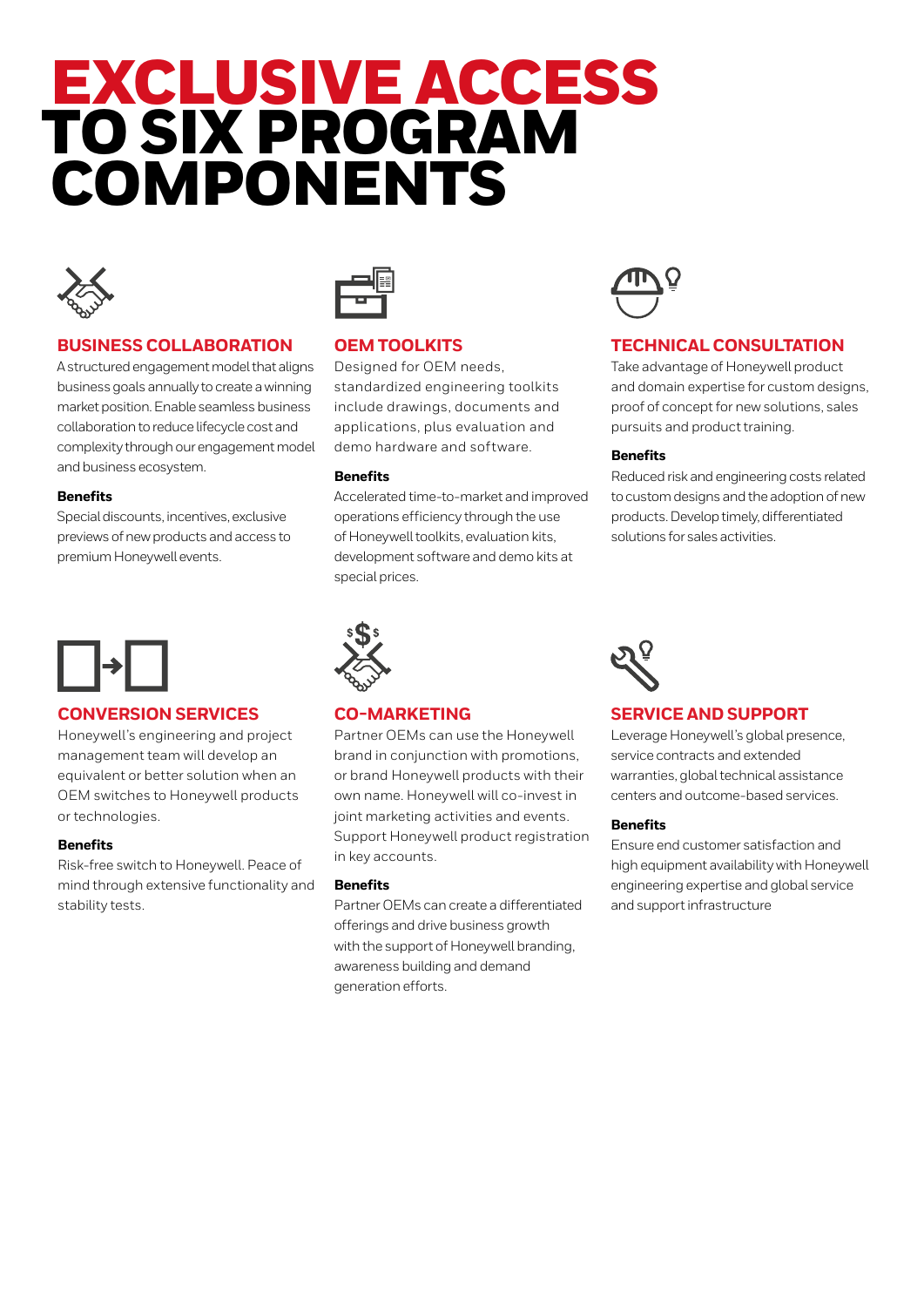### HONEYWELL OEM PROGRAM LEVELS

Honeywell OEM Program has two tiers: Gold and Platinum.

- A Gold OEM is a company that adopts two or more Honeywell product lines as part of their offering and collaborates on technical and commercial activities.
- A Platinum OEM is a company that standardizes on two or more Honeywell product lines and collaborates on technical, commercial and marketing activities.

The following outlines the entitlements of the Gold and Platinum tiers.

|                                                           | <b>GOLD</b>  | <b>PLATINUM</b> |
|-----------------------------------------------------------|--------------|-----------------|
| <b>BUSINESS COLLABORATION</b>                             |              |                 |
| Common sales goals                                        | $\checkmark$ | $\checkmark$    |
| Discount on HUG event registration fee                    | ✓            | ✓               |
| Demand planning                                           | ✓            | ✓               |
| <b>OEM Business Week</b>                                  | ✓            | ✓               |
| New product previews                                      |              | ✓               |
| <b>OEM TOOLKITS</b>                                       |              |                 |
| Discounted hardware and software for exhibition equipment | $\checkmark$ | ✓               |
| Evaluation kits: try before you buy                       | ✓            | ✓               |
| Generic engineering templates                             | ✓            | ✓               |
| Virtual engineering platform access                       |              | ✓               |
| <b>CO-MARKETING AND SALES</b>                             |              |                 |
| Sales collaboration                                       | ✓            | ✓               |
| Sales training                                            | ✓            | ✓               |
| OEM brand labeling**                                      |              | ✓               |
| Joint events                                              |              | $\checkmark$    |
| Joint technical solution videos                           |              | ✓               |
| <b>CONSULTATION</b>                                       |              |                 |
| Priority access to technical sales consultants            | ✓            | ✓               |
| Proof of concept support                                  | ✓            | ✓               |
| Solution design and customization                         |              | ✓               |
| <b>ENGINEERING SERVICES</b>                               |              |                 |
| Conversion services                                       | ✓            | ✓               |
| Conversion project management                             | ✓            | ✓               |
| Technical product training                                | ✓            | ✓               |
| Pilot product test support                                |              | ✓               |
| Competency management                                     |              | ✓               |
| SERVICES AND SUPPORT*                                     |              |                 |
| Extended hardware warranty                                | ✓            | ✓               |
| Global technical support                                  | ✓            | ✓               |
| On-Site technical support                                 | $\checkmark$ | ✓               |

*\*Services and Support are paid entitlements*

*\*\*Will be evaluated case-to-case basis*